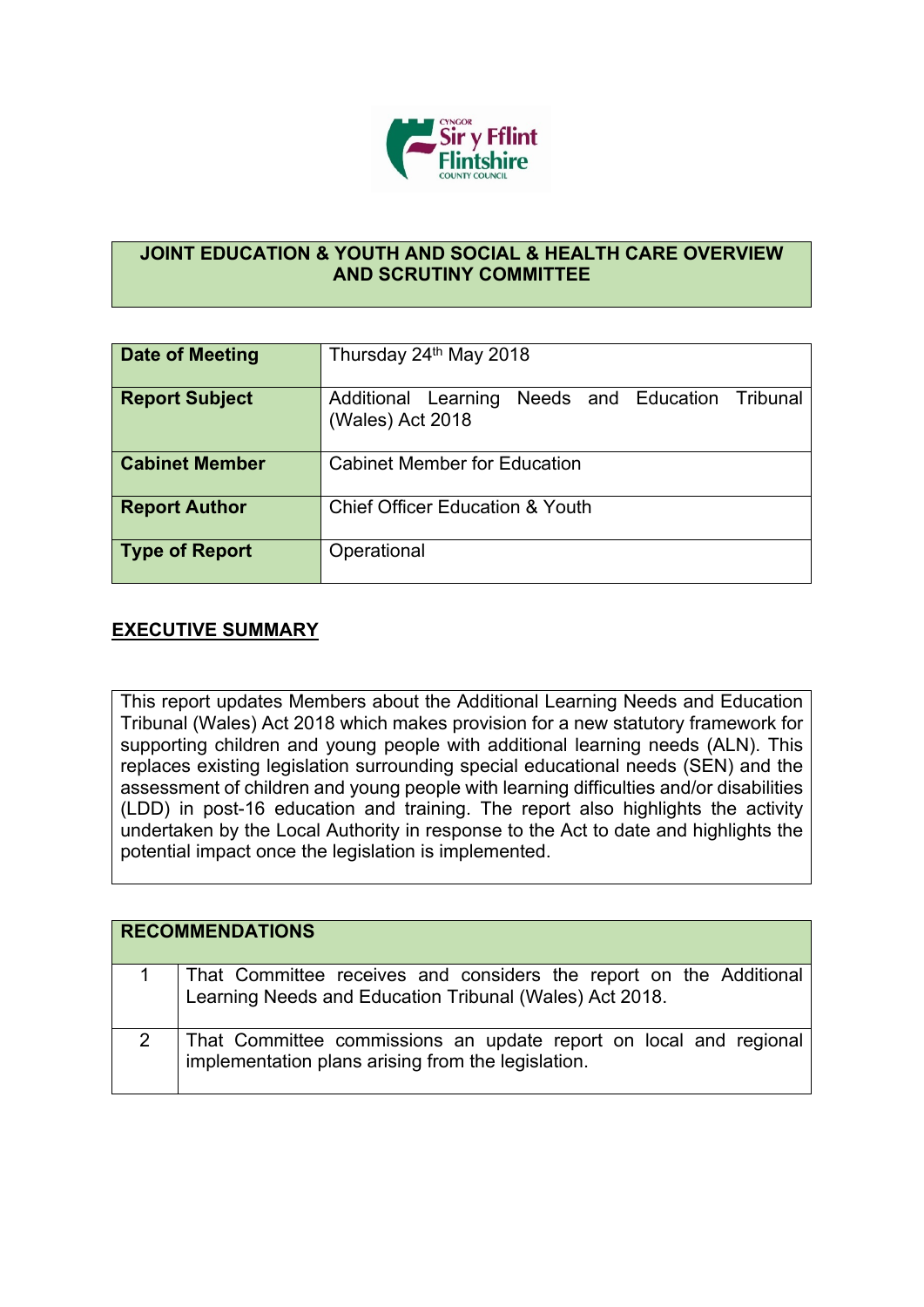## **REPORT DETAILS**

| 1.00 | <b>EXPLAINING THE ADDITIONAL LEARNING NEEDS AND EDUCATION</b><br><b>TRIBUNAL (WALES) ACT 2018</b>                                                                                                                                                                                                                                                                                                                                                                                                                                                                                                                                                                                                                                                                                                                                                                                                                                                                                                                                      |
|------|----------------------------------------------------------------------------------------------------------------------------------------------------------------------------------------------------------------------------------------------------------------------------------------------------------------------------------------------------------------------------------------------------------------------------------------------------------------------------------------------------------------------------------------------------------------------------------------------------------------------------------------------------------------------------------------------------------------------------------------------------------------------------------------------------------------------------------------------------------------------------------------------------------------------------------------------------------------------------------------------------------------------------------------|
| 1.01 | The Welsh Government (WG) gave a commitment to review the legislation<br>and guidance covering children and young people with special educational<br>needs (SEN) following a period of consultation with all stakeholders in 2007.<br>This was followed by a period of research, targeted trials/pilots and further<br>consultation which fed into a white paper in 2014 and resulted in the<br>publication of the draft Additional Learning Needs and Education Tribunal<br>Bill (2015). Following a pause in process, the Additional Learning Needs<br>and Education Tribunal (Wales) Bill was passed by the National Assembly<br>for Wales on 12 December 2017 and became an Act on 24 January 2018<br>after receiving Royal Assent. The anticipated implementation date of the<br>reforms as a result of the Act is September 2020.                                                                                                                                                                                                |
| 1.02 | To accompany the Bill, WG produced a draft Code of Practice which<br>provided further information and detail regarding the duties to be placed on<br>schools, local authorities and other stakeholders. Following the progression<br>of the Bill into an Act, this document is being revised and this is due to be<br>published in 2018 for further consultation.                                                                                                                                                                                                                                                                                                                                                                                                                                                                                                                                                                                                                                                                      |
| 1.03 | The purpose of the revised legislation is to transform expectations,<br>experiences and outcomes for children and young people with additional<br>To achieve this, WG has developed the ALN<br>needs.<br>learning<br>Transformation Programme which will transform the separate systems for<br>special education (SEN) in schools and learning difficulties and/or<br>disabilities (LDD) in further education, to create a unified system for<br>supporting learners from 0-25 with ALN.                                                                                                                                                                                                                                                                                                                                                                                                                                                                                                                                               |
|      | WG states that the transformed system will:<br>ensure that all learners with ALN are supported to overcome barriers<br>to learning and can achieve their full potential;<br>improve the planning and delivery of support for learners from 0 to 25<br>with ALN, placing learners' needs, views, wishes and feelings at the<br>heart of the process; and<br>focus on the importance of identifying needs early and putting in place<br>$\bullet$<br>timely and effective interventions which are monitored and adapted to<br>ensure they deliver the desired outcomes.                                                                                                                                                                                                                                                                                                                                                                                                                                                                  |
| 1.04 | One of the key factors of the unified system is the legislative protection that<br>the Act offers to all children and young people with ALN; this was previously<br>restricted to those who underwent statutory assessment or were in receipt<br>of a Statement of SEN. Individual Development Plans (IDPs) will replace<br>Statements and will have the same legal status. Schools currently have a<br>responsibility to assess for SEN/ALN and identify an appropriate<br>programme of intervention, accessing external advice where required.<br>Within the existing process, this is known as School Action/School Action<br>Plus. Children and young people with significant individual need may be put<br>forward for statutory assessment following School Action/School Action Plus<br>intervention which may result in the issuing of a Statement of SEN. From<br>2020, any child/young person identified as having ALN, should have an IDP.<br>Depending on the severity of need, this will either remain the responsibility |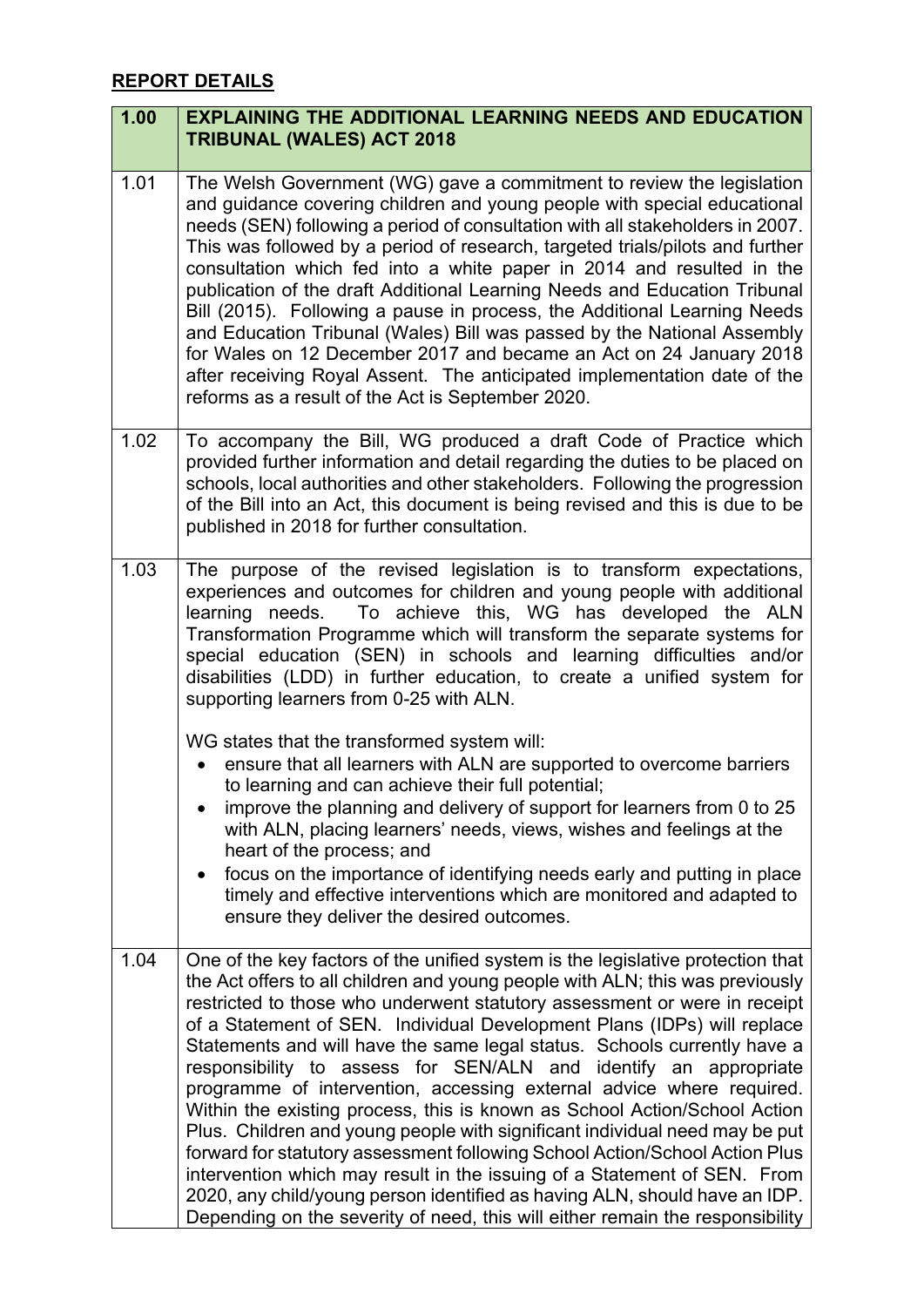|      | of the education provider, e.g. school or college, or will transfer to the Local<br>Authority.                                                                                                                                                                                                                                                                                                                                                                                                                                                                                                                                                     |
|------|----------------------------------------------------------------------------------------------------------------------------------------------------------------------------------------------------------------------------------------------------------------------------------------------------------------------------------------------------------------------------------------------------------------------------------------------------------------------------------------------------------------------------------------------------------------------------------------------------------------------------------------------------|
|      | It is reasonable to anticipate that the increase in age range from 19 to 25<br>and the broadening of the legislative cover, will result in a larger number of<br>IDPs as compared to Statements which potentially creates capacity issues<br>both in educational settings and the Local Authority. The revised legislation<br>also provides for the responsibility for the commissioning and funding of<br>Post 16 specialist provision to transfer from WG to LAs; the mechanism for<br>this is yet to be defined.                                                                                                                                |
| 1.05 | The ALN Transformation Programme includes a clear focus on the<br>development of skills across the education workforce to deliver effective<br>support to learners with ALN in the classroom, as well as facilitating easier<br>access to specialist support, information and advice. All educational<br>establishments are required to have an Additional Learning Needs<br>Coordinator (ALNCo) to lead and monitor processes and intervention in<br>relation to ALN. There is also a further requirement for local authorities to<br>have an Early Years ALNCo.                                                                                  |
| 1.06 | Four regional ALN Transformational Leads have been appointed to support<br>the implementation of the Transformation Programme. Since taking up their<br>posts at the beginning of March 2018, the Leads have developed an audit<br>tool to support local authorities to identify their current 'state of readiness',<br>the outcomes of which will be used to inform local and regional<br>implementation plans. The Leads also have a remit to ensure that all<br>relevant partners are suitably informed and engaged and that opportunities<br>for sharing/co-constructing are maximised.                                                        |
|      | The audit tool is divided into the following sections:                                                                                                                                                                                                                                                                                                                                                                                                                                                                                                                                                                                             |
|      | A. Implementing a unified plan for children and young people with additional<br>learning needs<br>B. Putting in place policies to support the implementation of a single, unified<br>plan for young people aged 0-25<br>C. Clear and consistent rights of appeal<br>D. Increasing participation of children and young people<br>E. High aspirations and improved outcomes<br>F. Increased Collaboration<br>G. Avoiding disagreements and early disagreement resolution<br>H. A bilingual system                                                                                                                                                    |
|      | Completion of the audit from a Flintshire perspective has been useful and<br>has identified areas of good progress and also a number of factors that need<br>consideration and/or action. The areas of progress include the training and<br>support offered around Person Centred Planning (PCP). This will be an<br>integral part of the new processes and all schools have had the opportunity<br>to engage in initial and refresher training on this. An ongoing training and<br>support programme will be offered through to the implementation date to<br>ensure schools are prepared and able to respond to the reforms once<br>implemented. |
|      | Communication has been another key area of activity with information being<br>shared regularly at a number of forums at Member, Officer, Headteacher                                                                                                                                                                                                                                                                                                                                                                                                                                                                                               |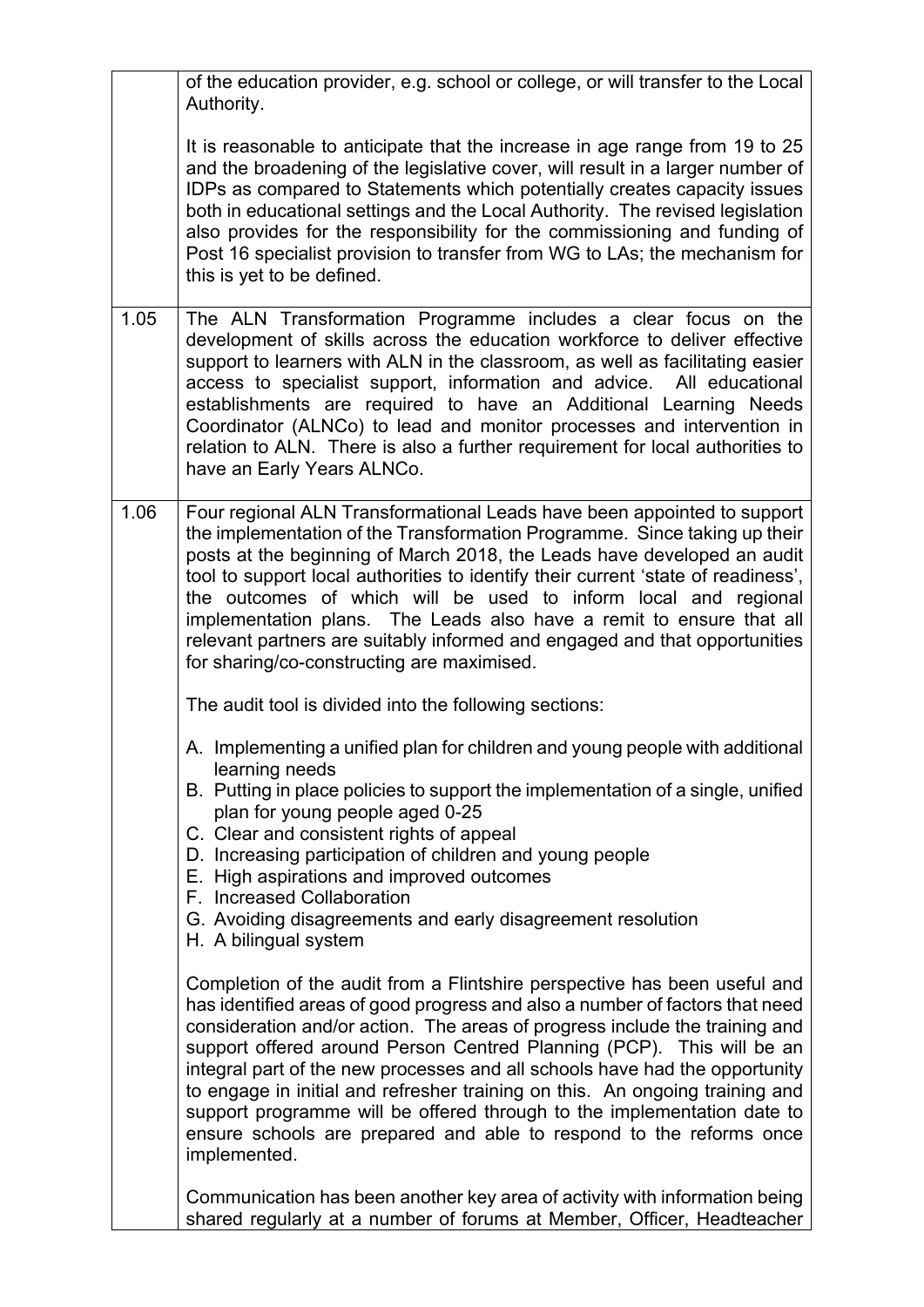and ALNCo level. Whilst the Act is now in place, much of the operational detail will come through the Code of Practice and information channels are established to support dissemination and discussion.

WG allocated some financial resource through the Innovation Fund to LAs to support their preparation for the Act. Flintshire worked in collaboration with other North Wales authorities to look at the role of the ALNCo and information acquired through questionnaires and interviews was used to develop and facilitate a range of support mechanisms which included the development of ALNCo cluster meetings where these were not in place, information regarding specialist services and referral processes and the identification and sharing of effective practice amongst others.

As indicated above, alongside the areas of progress, the tool has identified areas for targeted focus for the implementation plan which is under development.

| 2.00 | <b>RESOURCE IMPLICATIONS</b>                                                                                                                                                                                                                                                                                                                                                                                                                                                                                                                                                                                                           |
|------|----------------------------------------------------------------------------------------------------------------------------------------------------------------------------------------------------------------------------------------------------------------------------------------------------------------------------------------------------------------------------------------------------------------------------------------------------------------------------------------------------------------------------------------------------------------------------------------------------------------------------------------|
|      |                                                                                                                                                                                                                                                                                                                                                                                                                                                                                                                                                                                                                                        |
| 2.01 | The Act has a number of potentially significant resource implications for both<br>the LA and schools. In a number of small primary schools, the Headteacher<br>has taken on the responsibility of ALNCo as a cost saving measure. It<br>appears from the information gathered to date that the processes involved<br>in the new systems may be very resource intensive in terms of staff time<br>which could impact on the ability for schools to combine the roles effectively<br>and meet the duties placed on them. Employing additional staff to take on<br>the responsibilities will come with additional financial implications. |
| 2.02 | As referenced in section 1.05, a requirement of the Act is that LAs must<br>have an Early Years ALNCo. This is not currently a role within the Education<br>& Youth Portfolio and consideration will need to be given as to whether there<br>is any capacity to absorb the duties within the current structure or whether<br>an additional post needs to be created with the associated costs.                                                                                                                                                                                                                                         |
| 2.03 | The extension of the age range from 19 to 25 along with the duty to cover<br>further education as well as school-based provision is also likely to have<br>resource implications in terms of officer capacity to implement the revised<br>processes and offer the required specialist intervention. Commissioning<br>specialist Post 16 provision may also create further capacity issues within<br>the Inclusion Service and create further financial pressures.                                                                                                                                                                      |
|      | Given the broadening of the legislative protection, the revised process<br>includes dispute resolution as a formal part of the process. This has<br>potential resource implications as does the potential increase in appeals to<br>the Educational Tribunal which becomes an option for all children and young<br>people with ALN under the new Act.                                                                                                                                                                                                                                                                                  |
|      | The Act also requires services to consider whether a child or young person<br>needs provision through the medium of Welsh. If they do, 'all reasonable<br>steps' must be taken to secure the provision in Welsh. WG have indicated<br>that further duties will come into play that mean the requirement to provide<br>provision for ALN through the medium of Welsh will become a mandatory                                                                                                                                                                                                                                            |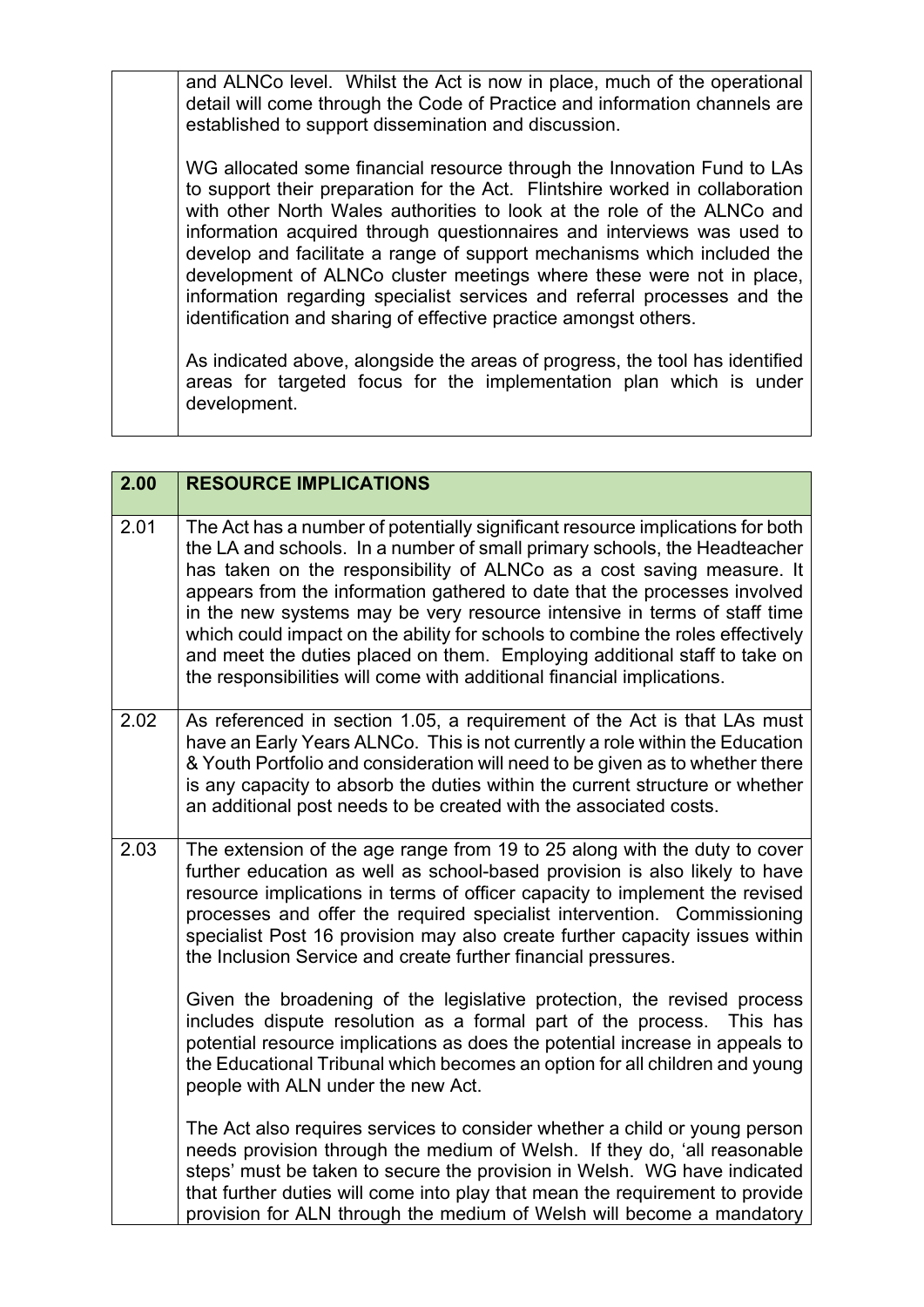|      | requirement over time which also has associated resource implications in<br>terms of staff skills and available provision.                                                                                                                                                                                                                                                      |
|------|---------------------------------------------------------------------------------------------------------------------------------------------------------------------------------------------------------------------------------------------------------------------------------------------------------------------------------------------------------------------------------|
| 2.04 | It is anticipated that completion of the implementation plan and the<br>information offered through the revised Code of Practice will give insight into<br>the resource requirements around the pre and post implementation stages.<br>These will need to be carefully considered and may result in the need for<br>reorganisation or prioritisation of services and provision. |

| 3.00 | <b>CONSULTATIONS REQUIRED / CARRIED OUT</b>                                                                                                                                                                                                                                                                                                                                                                                                                                    |
|------|--------------------------------------------------------------------------------------------------------------------------------------------------------------------------------------------------------------------------------------------------------------------------------------------------------------------------------------------------------------------------------------------------------------------------------------------------------------------------------|
| 3.01 | No formal consultation is currently required in relation to the Act however<br>some consultation has been undertaken with schools around the role of the<br>ALNCo and the identification of effective provision though the WG<br>Innovation Fund projects. Further consultation with stakeholders is being<br>planned to identify where the key areas of need are in relation to ALN and<br>to review whether the resources available are mapped effectively against<br>these. |

| 4.00 | <b>RISK MANAGEMENT</b>                                                                                                                                                                                                                                                                                                                                                |
|------|-----------------------------------------------------------------------------------------------------------------------------------------------------------------------------------------------------------------------------------------------------------------------------------------------------------------------------------------------------------------------|
| 4.01 | The potential impact of the Act and its reforms have been identified as a risk<br>both through the Council planning system (CAMMS) and Medium Term<br>Financial Strategy. It has been difficult to quantify the risk to date however,<br>the passing of the Act and the publication of the code of Practice will enable<br>more detailed risk analysis to take place. |

| 5.00 | <b>APPENDICES</b> |
|------|-------------------|
| 5.01 | None.             |

| 6.00 |                                        | <b>LIST OF ACCESSIBLE BACKGROUND DOCUMENTS</b>                                                                                                                                                         |
|------|----------------------------------------|--------------------------------------------------------------------------------------------------------------------------------------------------------------------------------------------------------|
| 6.01 | and-statutory-guidance/?lang=en        | Additional information on the Act is available at -<br>https://gov.wales/topics/educationandskills/schoolshome/additional-<br>learning-special-educational-needs/transformation-programme/legislation- |
|      | <b>Contact Officer:</b><br>Progression | Rock, Senior<br>Jeanette<br>Manager -<br>Inclusion<br>&                                                                                                                                                |
|      | Telephone:<br>E-mail:                  | 01352 704017<br>jeanette.rock@flintshire.gov.uk                                                                                                                                                        |